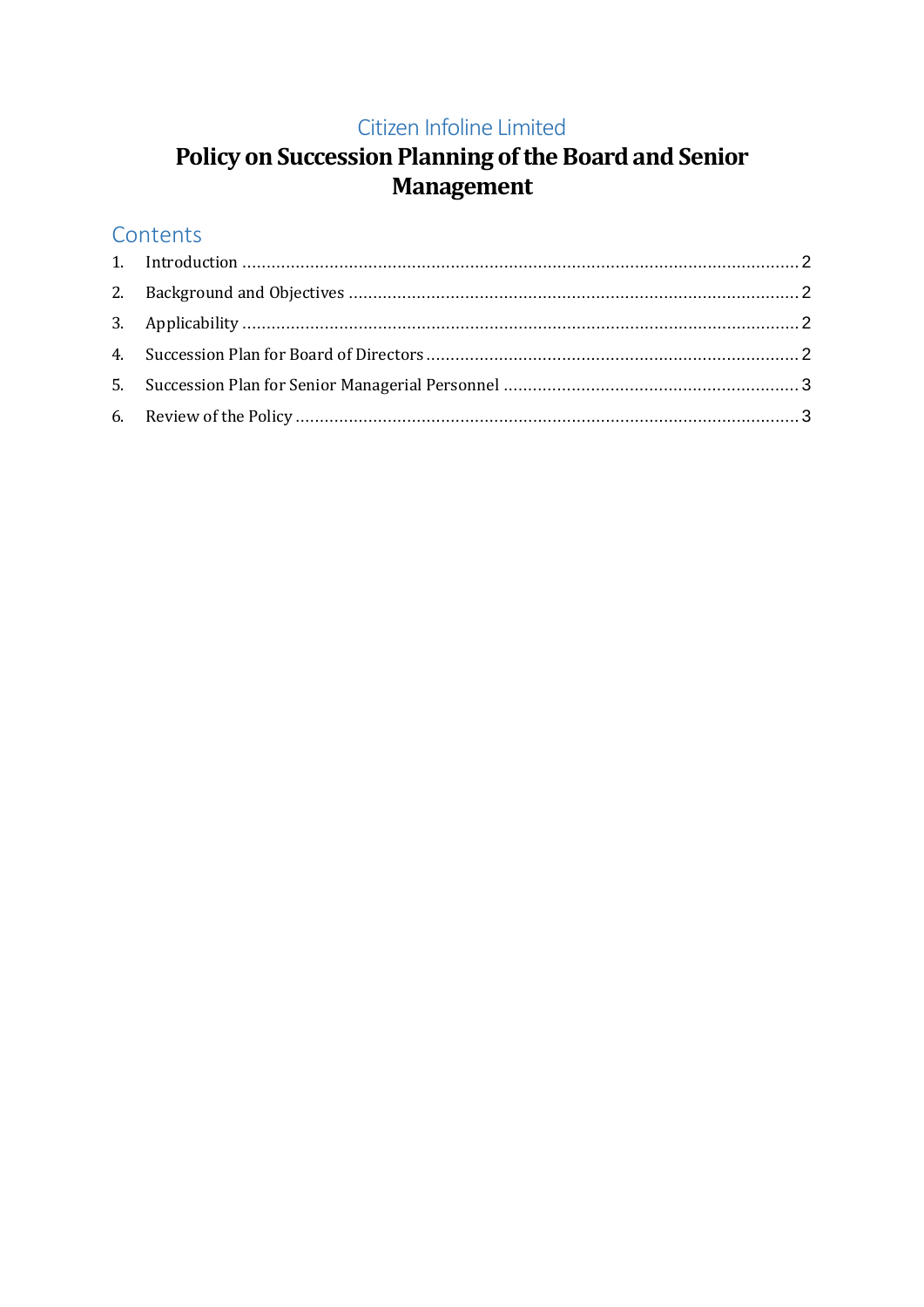#### <span id="page-1-0"></span>1. Introduction

Regulation 17(4) & Schedule  $II(D)(A)(3)$  of the SEBI (Listing Obligations and Disclosure Requirements) Regulations, 2015 require Citizen Infoline Limited (The Company) to put in place this Policy and display the same on its Website. Keeping in view of that the Company has to draw this policy for panning of succession of directors and Senior Managerial persons for uninterrupted business functions at different areas of operations.

# <span id="page-1-1"></span>2. Background and Objectives

Succession is an essential component to the survival and growth of any business. Succession planning is a tool for an organization to ensure its continued effective performance through leadership continuity. A good succession planning program aims to identify high growth individuals, train them and feed the pipelines with talents.

The Company recognizes importance of the process of Succession Planning, which provides continuity and smooth functioning. Moreover, there are few positions in the Company, which are key to its continued growth and hence , it is important, these positions are manned by skilled and best possible incumbents and that such positions whenever fall vacant are filled well in time to avoid any leadership gaps.

## <span id="page-1-2"></span>3. Applicability

This Policy for succession planning is applicable to following personnel.

- Whole-time Directors and other Directors;
- Senior Managerial Positions:
- Key Managerial Personnel
- General Manager and above

# <span id="page-1-3"></span>4. Succession Plan for Board of Directors

As far as Succession Plan for the Board of Directors is concerned the Nomination Committee of the Board, shall apply due diligence process to determine competency of person(s) being considered for appointment or re-appointment as a Director of the Company. This shall be based on his educational qualification, experience and record of accomplishment and every such person shall meet 'fit and proper' criteria, as the Company may stipulate from time to time. Accordingly, any appointment or re-appointment of a Director shall be subject to prior approval by Nomination Committee of the Company.

The Company has framed a 'Nomination and Remuneration Policy' to guide the Board in relation to appointment / re-appointment / removal of Directors, to devise criteria for performance evaluation of Independent Directors and the Board has to ensure adequate diversity in the Board members to get the best of the varied skills on the industry with experience, background and other qualities of the Director.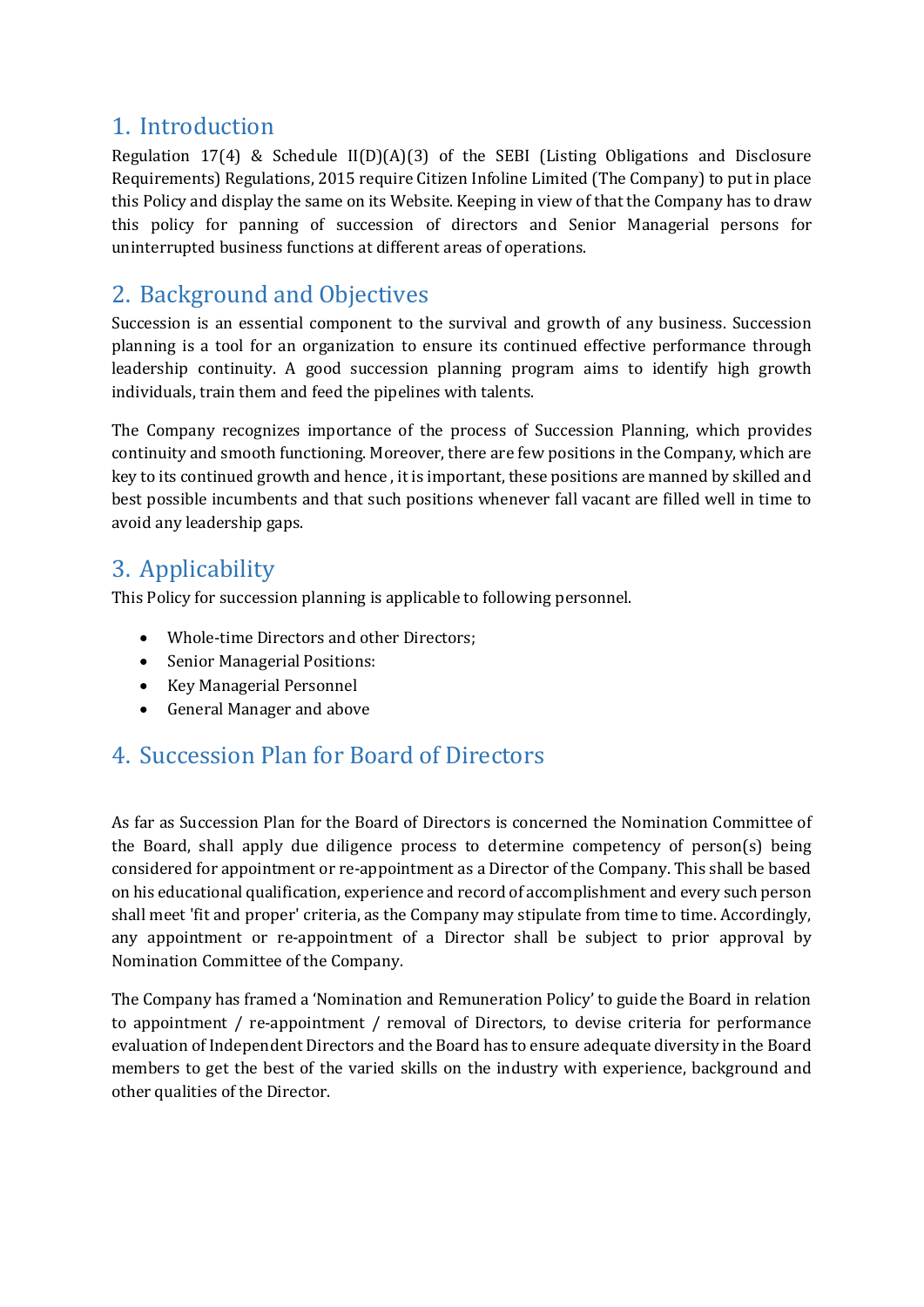Accordingly, the appointment / re-appointment / removal and tenure of the Directors including the Chairman / Managing Director / Whole-time Directors of the company shall be governed by the provisions of 'Nomination and Remuneration Policy' of the Company approved by the Board.

## <span id="page-2-0"></span>5. Succession Plan for Senior Managerial Personnel

The Nomination and Remuneration Committee of Citizen Infoline Limited. shall consider the list of senior managerial personnel due for retirement / attrition within the year. The Committee shall also consider the new vacancies that may arise because of business needs / up-gradation of Department(s) or expansion of level of business. Considering the above, the Committee shall assess the availability of suitable candidates for the Company's future succession, growth and development. Further, based on the recommendation of Whole-time Directors, all Key Managerial Persons, Head of Departments and others concerned,

The Nomination and Remuneration Committee,

- shall evaluate the incumbent after considering all relevant criteria like experience, age, health, leadership quality etc. and recommend to the Board of Directors whether the concerned individual
- be granted an extension in term / service or
- be replaced with an identified internal or external candidates.
- shall Identify the competency requirements of Directors / Key position Employee, assess potential candidates, and develop required competency through planned development and learning initiatives. The Committee may utilize the services of professional search firms to assist in identifying and evaluating potential candidates.
- may recommend to the Board to appoint other suitable external candidate(s) as special recruitment in senior managerial level based on job roles and competency in order to provide a continuous flow of talented people to meet the organizational needs.

The recommendation of the Nomination and Remuneration Committee shall be placed to the Board for final approval. While making its recommendation, the Nomination and Remuneration Committee shall consult with the Chairman and Managing Director, as may be relevant and all key factors including the available talent within the organization and the need to ensure availability of continuous service with growth of the Company shall be carefully considered.

The Managing Director and Head-Human Resources shall from time to tine identify high-potential employees who merit faster career progression to position of higher responsibility and formulate, administer, monitor & review the process of skill development and identify the training requirements.

Appointment of Key Managerial Personnel such as Company Secretary, Chief Financial Officer and other Compliance Professionals shall be made in compliance with and conforming applicable provisions of relevant laws.

#### <span id="page-2-1"></span>6. Review of the Policy

In case of any amendment(s), clarification(s), circular(s) etc issued by relevant authorities, not consistent with the provisions laid down under this Policy, then such amendment(s), clarification(s), circular(s) etc. shall prevail and this Policy shall stand amended to that extent.